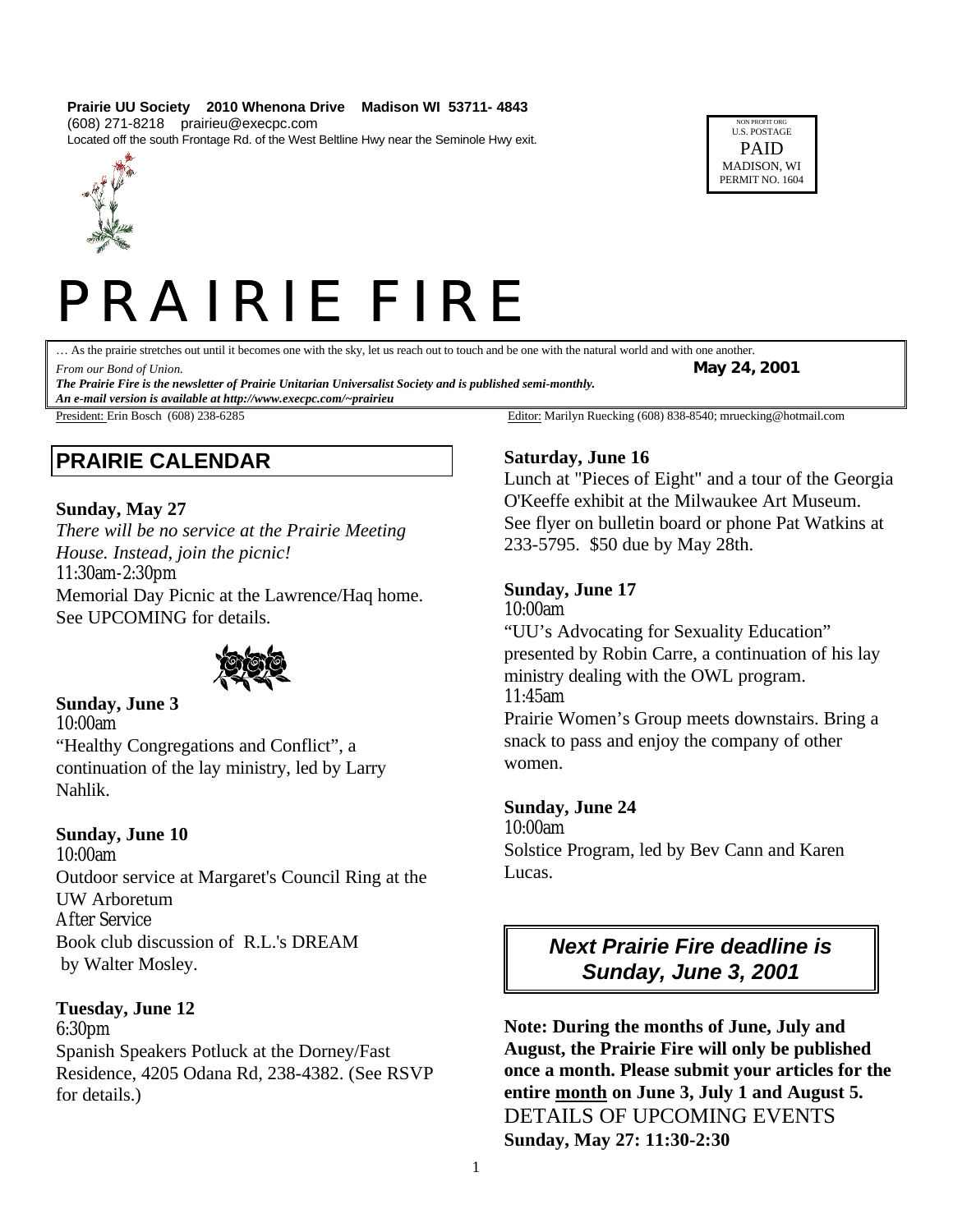## **Memorial Day Picnic at the Lawrence-Haq home**

There will be NO PROGRAM at Prairie. Instead, all are invited to Prairie's annual Memorial Day Sunday Picnic Potluck at the Cindy Haq and Bob Lawrence home, just west of Verona from 11:30- 2:30. There will be opportunity for picnicking, games, socializing, or enjoying the scenic view. What to bring:

-Drinks to share.

-A dish to pass.

-Your picnic plates & flatware & napkins.

-Something upon which to sit – a lawn chair or blanket (Also, folding tables if you have them).

-Frisbees or other lawn games.

How to get there:

Take Highway 18/151 west towards Mount Horeb. You will bypass Verona. Watch carefully for green highway signs indicating distance to Mt Horeb. When you see a sign indicating "*Mt. Horeb, 7 miles*", look at your odometer and when you have traveled 0.85 miles beyond this sign, take the second left turn on **Spring Rose Circle**. Our house is the second on the right (2444). (Note: if you reach Highway J, you've passed up the turn.) Park in the circle and walk down to 2444. Call 845-8065 if you have any questions. See you on Sunday.

## **Sunday, June 3**

## **Healthy Congregations and Conflict**

Join Larry Nahlik as he discusses what we know about our congregation and what lies ahead.

## **Sunday, June 10 Can You Hear Nature's Call ?**

Are you inspired by nature? Would you like to share your inspiration with Prairie at the UW Arboretum? Prairie's outdoor service this summer will be held at Margaret's Council Ring at the arboretum, a lovely prairie setting. If you have ideas for how we can come together in spirit and would like to *lead* this service, please contact Paula Pachciarz of the Program Committee at 273-4806 or pachwack@chorus.net .



# **OUR SOCIETY**

## **RE Musings**

## Pre-School

Our attendance still can vary from one to six children. We always manage to do fun things, however. We thought about our church community by making two-dimensional chalices. We spoke about interconnectedness by making structures that connected marshmallows and toothpicks!

## $K-2^{\text{nd}}$

We talked about how babies are created and how they grow inside a mother's uterus. We told our own stories about our "babyhoods". Such as what we remembered and felt.

## $3^{\text{rd}} - 5^{\text{th}}$

We continued our fascinating exploration of sexual health, OWL style! We acted out a very entertaining "Fact or Fiction" game.

## $6^{\text{th}} - 8^{\text{th}}$

Using "meeting of the minds" role playing, we had a great time learning about peace and justice issues through the ideas of William Howard Taft, Julia Ward Howe, Mary Livermore, and Allan Ballou, all UU's. We also played a board game that opened our eyes to institutional racism.

## High School

We continued our discussions of relationships and ideas for ways to make them mutually beneficial. How does one become a "negotiating and consenting" adult? How to determine if a relationship has become abusive to one or both parties? Good questions to ponder.

## Service Sunday

We had a great time raising money for the Women's International League of Peace and Freedom (WILPF) and the Allied Drive Eviction Protection Fund. For WIILPF, we auctioned off an original audio tape by Kate Skog, two special photos of Brian Kuzdas and 17 original "peace paintings" by younger RE members. We collected \$25. The  $6-8<sup>th</sup>$ graders sold ALL their baked goods to benefit Allied Drive! No crumbs left by Prairie's baked goods gourmets.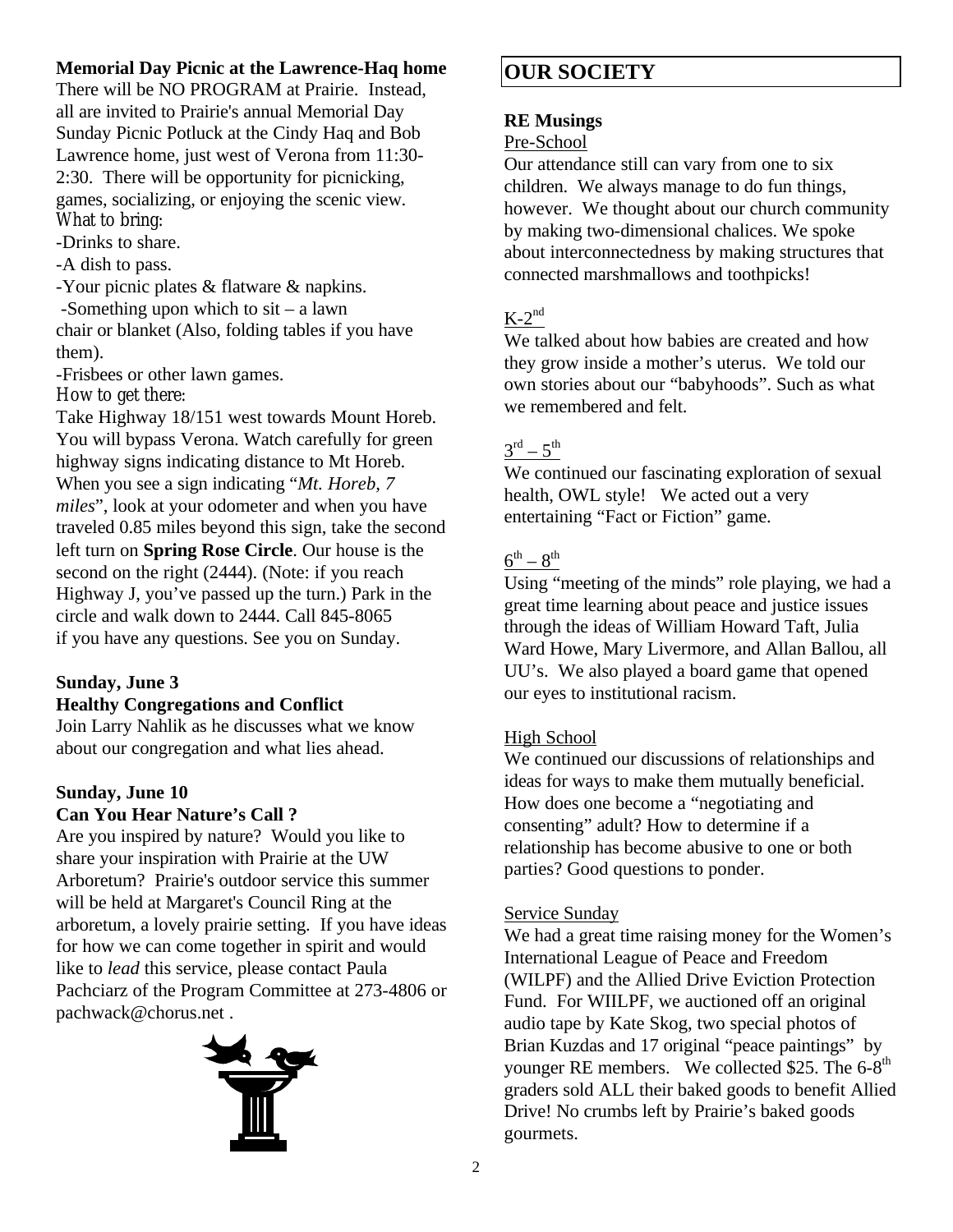## **The Grand Finale**

RE ended for this school year with 1) a great picnic of good food and Erin Bosch's good games; and 2) a thoughtful TRANSITIONS service in which 8<sup>th</sup> graders, graduating seniors, and hard-working RE teachers were recognized! We'll be back in the fall to contemplate "World Religions" !

#### **June 10**

#### **Outdoor service at Margaret's Council Ring**

We'll meet at the UW Arboretum at 10am and end the service at 11:30. Margaret's Council Ring is just a few easy steps off the main parking lot. You may bring cushions but *no chairs*, please.

#### **What Do I Do With My Prairie Pledge?**

You can put it in the collection basket at the Sunday service or mail it to Susan Hagstrom, 916 Shorewood Blvd, Madison, 53705 or mail it to the Meeting House, 2010 Whenona Dr, 53711. Your contributions keep Prairie alive. And, bear in mind during the summer months, we also need your pledges to pay the bills so please don't wait till September to give us your pledge.

#### **We Wish Rachel A Speedy Recovery**

Rachel Siegfried is now in Middleton Village recuperating from an intestinal bacterial infection. Rachel is in good spirits but is also experiencing some discomfort. Paula, Karl and Judy have paid a visit and wanted to share their concerns with the congregation. To reach Rachel at Middleton Village, call 831-8300 and ask for extension 3064. Her room number is 83. We all hope she gets well soon.

#### **Hospitality**

The Society has a few regular activities for which we need help at each Sunday service. Thanks to all who have helped in the past and to those signed up for the following dates:

| June 3              |                    |
|---------------------|--------------------|
| Coffee set-up       | Judy Skog          |
| Greeting            | K.K. Anderson      |
| Program taping      |                    |
| Kitchen and cleanup | Aileen Nettleton   |
|                     | <b>Galen Smith</b> |
| Mow                 | Al Nettleton       |
|                     |                    |

| Mow                 | Doug Hendrix                |
|---------------------|-----------------------------|
| June 17             |                             |
| Coffee set-up       | Barb Park                   |
| Greeting            | Bev Cann                    |
| Program taping      | ?<br><b>Bob Park</b>        |
| Kitchen and cleanup | <b>Rosemary Dorney</b><br>? |
| Mow                 | Mike Briggs                 |
| June 24             |                             |
| Coffee set-up       | Paula Pachciarz             |
| Greeting            | <b>Mary Somers</b>          |
| Program taping      | Paula Pachciarz             |
| Kitchen and cleanup | <b>Andy Somers</b>          |
|                     | <b>Mary Somers</b>          |
| Mow                 | <b>Andy Somers</b>          |

*Many hands make light work. We depend on our volunteers .*

#### **Four Ways to Tell If Your e-Mail Is A Hoax**

Do you usually accept your e-mail without looking too closely or suspiciously at its contents. Judy Skog's brother has provided a list of criteria for evaluating forwarded mail. He usually gets about one hoax a month from well-meaning individuals. If an e-mail has the following characteristics, be on your guard:

\* It is forwarded and has an extensive trail of people forwarding it to others.

\* It claims some problem or opportunity, outrageous but almost plausible, often with pseudo-scientific terms, usually with some dire consequence or unbelievable windfall.

\* It cites a well recognized "expert" such as Bill Gates, the Federal Government, various college professors, or a well known company.

\* And, it requests you to forward it to "everyone".

Every e-mail he has received which meets the above criteria have been hoaxes. People don't write that way normally, so if it's similar to the above, *be very suspicious*.



June 10 - Arboretum